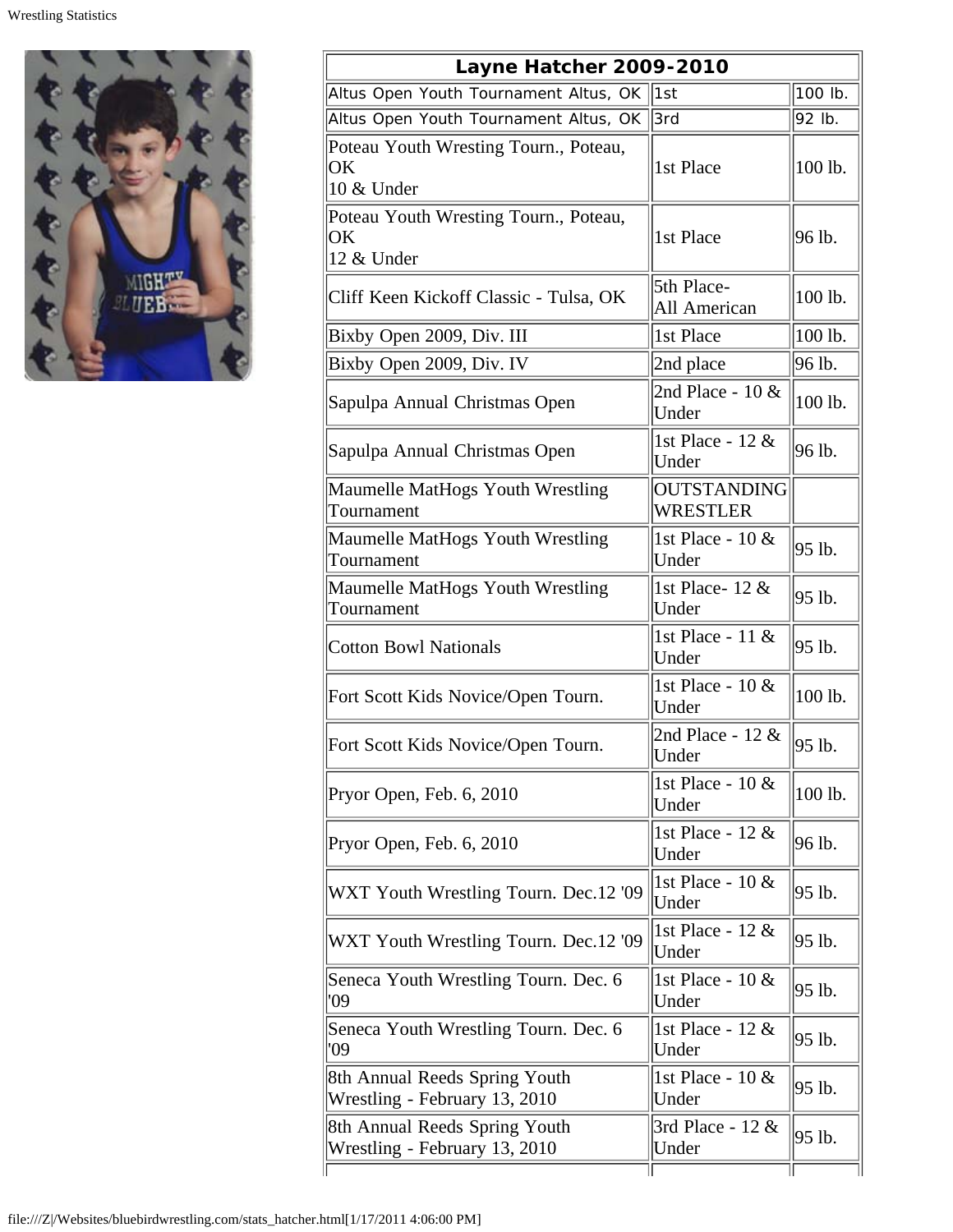| Missouri Winter Games - 10 & 12 &<br>Under   | 1st Place                        | $ 95$ lbs.  |
|----------------------------------------------|----------------------------------|-------------|
| Arkansas State Youth Tournament - 2010 STATE | 1st Place -<br><b>CHAMPION</b>   | $103$ lbs.  |
| Brute Adidas Nationals, Kansas City, MO      | 1st Place<br><b>All-American</b> | $ 100$ lbs. |
|                                              |                                  |             |

| <b>Layne Hatcher 2008-2009</b>                                    |                                                                            |             |  |  |
|-------------------------------------------------------------------|----------------------------------------------------------------------------|-------------|--|--|
| Dragon Elementary Invitational                                    | 2nd                                                                        | 70<br>llb.  |  |  |
| Oklahoma Tournament                                               | 2nd                                                                        | 70<br>llb.  |  |  |
| Branson Youth Wrestling Tournament                                | 1st                                                                        | 70<br>lb.   |  |  |
| Mighty Bluebird Tournament                                        | 1st                                                                        | 70<br>llb.  |  |  |
| River Valley Tournament - Russelleville                           | 1st                                                                        | 180<br>llb. |  |  |
| Brute-Adidas Nationals - Kansas City, MO                          | 1st<br>Named Brute-<br>Adidas<br>Outstanding<br>Wrestler &<br>All-American | 68<br>lb.   |  |  |
| Versus Open Wrestling Tourn. - Broken<br>Arrow, OK                | 1 <sub>st</sub>                                                            | 75<br>lb.   |  |  |
| Cliff Keen Kick Off Classic-Tulsa, OK                             | 4th                                                                        | 75<br>lb.   |  |  |
| Seneca Youth Wrestling Tourn. - Seneca,<br>MO                     | 1st - 8 & Under                                                            | 75<br>lb.   |  |  |
| Seneca Youth Wrestling Tourn. - Seneca,<br>MO                     | 1st - 10 & Under                                                           | 75<br>lb.   |  |  |
| Kearney Youth Wrestling Open Tourn. -<br>Kearney, MO              | 1st - 8 & Under                                                            | 75<br>lb.   |  |  |
| Kearney Youth Wrestling Open Tourn. -<br>Kearney, MO              | 3rd - 10 & Under                                                           | 75<br>lb.   |  |  |
| Sapulpa Christmas Classic Youth Wrestling<br>Tourn. - Sapulpa, OK | 1st - 8 & Under                                                            | 75<br> lb.  |  |  |
| Sapulpa Christmas Classic Youth Wrestling<br>Tourn. - Sapulpa, OK | 1st - 10 & Under                                                           | 75<br>lb.   |  |  |
| 6th Annual Reeds Spring Tourn. - Reeds<br>Spring, MO              | 1st - 8 & Under                                                            | 75<br>lb.   |  |  |
| 6th Annual Reeds Spring Tourn. - Reeds<br>Spring, MO              | 1st - 10 & Under                                                           | 75<br>lb.   |  |  |
|                                                                   |                                                                            |             |  |  |